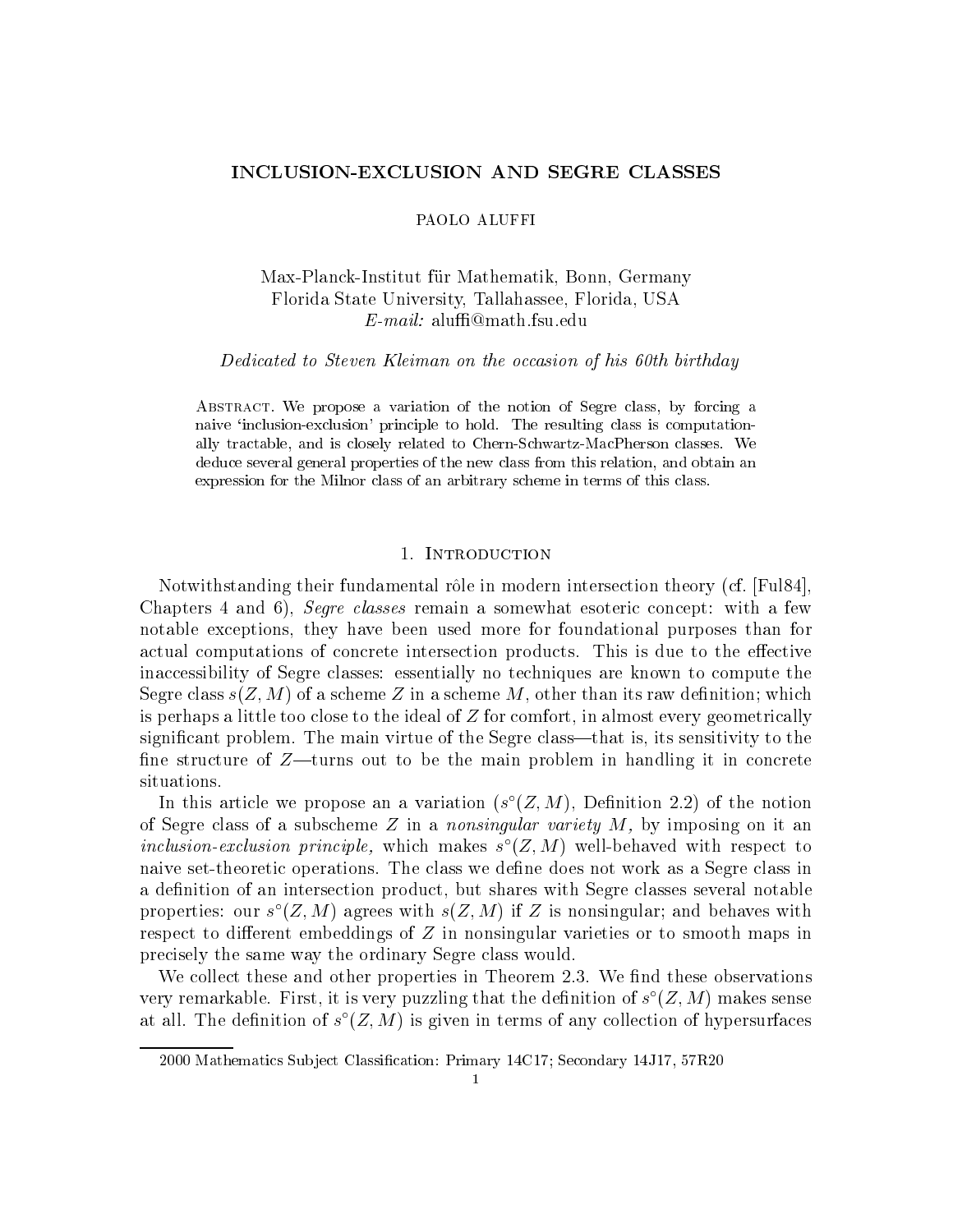#### 2 PAOLO ALUFFI

cutting out Z, and consists of a rather complicated combination of conventional Segre classes. That the end-result should not depend on the choices of the hypersurfaces must amount to massive cancellations occurring among the Segre classes involved in the definition; to our knowledge, there is no direct explanation for these cancellations. Second, the definition turns out to *depend only on the support of*  $Z$ ; given the sensitivity to scheme structure of ordinary Segre classes, we find this fact rather astonishing, again amounting to remarkable cancellations which must take into account and then eliminate the contributions of nilpotents to the class. We illustrate such `cancellations' with a couple of simple examples; the reader is warmly invited to work out more complex ones.

Our perspective is that the properties listed in Theorem 2.3 must reflect some unknown and powerful features of ordinary Segre classes. We view Theorem 2.3 as `experimental evidence' for these features, and the main purpose of this article is to advertise this evidence. With this understood, it is remarkable that Theorem 2.3 can be proved without uncovering or even being able to state precisely these features. In fact, the proof of Theorem 2.3 is essentially immediate once it is realized that  $s$  ( $\rm Z$ ,  $\rm M$  ) is closely tied to another important class, defined for all singular varieties. This relationship is exposed in Theorem 3.1; Theorem 2.3 follows easily from this.

Unfortunately, being able to prove something is not the same as understanding it. While we do prove Theorem 2.3, the properties of Segre classes which must be responsible for it remain just as unknown after the fact. We believe that establishing these properties would be exceedingly interesting. If Segre classes were computable ob jects, then a great many problems in enumerative geometry would become a routine exercise. Given the (unreasonable?) relevance of enumerative geometry in recent developments in algebraic geometry, clarifying the notion of Segre class seems a very worthwhile goal.

This goal seems to us largely unmet—with the exception of the seminal work of Steven Kleiman and his collaborators, in which Segre classes play an important part (cf. for example [Kle94] and [KT96]).

This is the first article in a series planned to explore 'inclusion-exclusion' phenomena in the theory of Segre classes. In  $[A]u02b]$  we will propose a different variation on the theme of Segre classes, also satisfying an inclusion-exclusion principle, and yielding a simple computation of  $s$  ( $\angle$ ,  $M$ ) in certain cases. The inclusion-exclusion principle is used in [Alu02a] to obtain an explicit computational tool for characteristic classes of projective schemes. For example, the algorithm computes the topological Euler characteristic of a subscheme of  $\mathbb{P}^n\mathbb{C}$  from the generators of a defining homogeneous ideal.

Acknowledgments. I thank the Max-Planck-Institut für Mathematik in Bonn, Germany, for the hospitality and support. Thanks are also due to the referee, who spotted several inaccuracies in a preliminary version of this paper.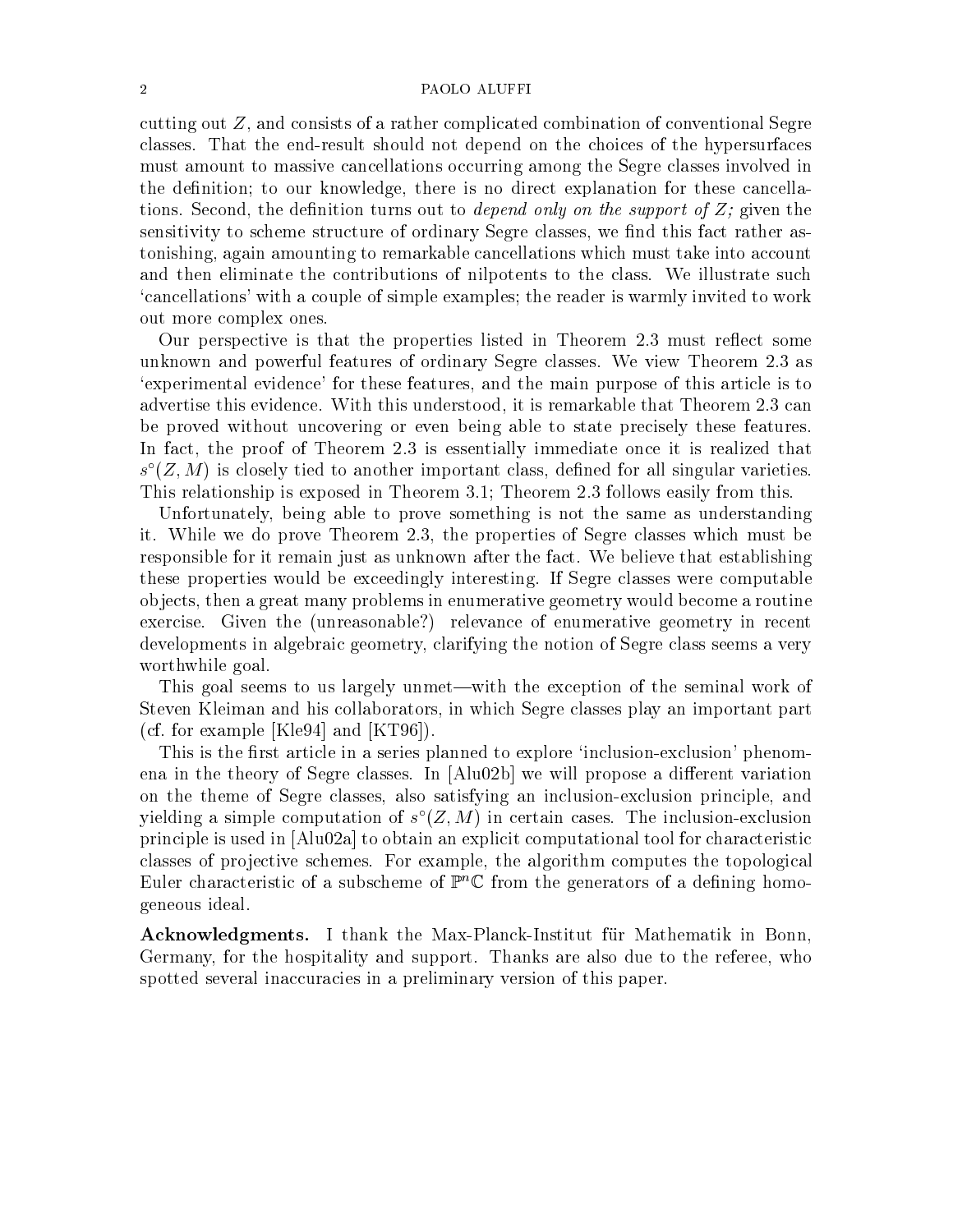### 2. SM-Segre classes

Throughout this section, M denotes a nonsingular variety (over an algebraically closed field of characteristic  $0$ , although this does not seem to be essential).

We will consider a proper subscheme Z of M, and a finite family  $\{X_i\}_{i=1,\dots,r}$  of hypersurfaces cutting out  $Z$  in  $M$ :

$$
Z = X_1 \cap \cdots \cap X_r \quad ;
$$

note that we are putting no restriction on  $r$ , and no other restrictions on the hypersurfaces (they may be nonreduced, there may be repetitions in the list, etc.). In fact, the requirement on the hypersurfaces will be further relaxed later on, cf. Remark 2.4.

For a hypersurface  $\Lambda$ , we define its  $\beta M$ - $\beta e q r e$  class as follows . Let  $Y$  be the singularity subscheme of  $X$ , that is, the subscheme locally defined by the partial derivatives of a local generator for the ideal of X.

**Definition 2.1.** The SM-Segre class of X in M is the class

$$
s^{\circ}(X, M) = s(X, M) + c(\mathcal{O}(X))^{-1} \cap (s(Y, M)^{\vee} \otimes_M \mathcal{O}(X)) \quad .
$$

This definition uses notations—e.g., for the tensor of a rational equivalence class by a line bundle—introduced in  $[Alu94]$ , Def. 2; in more conventional (but less manageable) terms, the component of dimension  $m$  in  $s$  ( $\Lambda$ ,  $M$ ) is

$$
s(X, M)m + (-1)n-m \sum_{j=0}^{n-m} {n-m \choose j} X^j \cdot s(Y, M)m+j
$$

where  $n = \dim M$ ; a formula that is reminiscent of classical residual intersection formulas (cf. [Ful84], Prop. 9.2). In [Alu94] and [Alu99] the class  $s_-(A,M)$  is denoted s(X n Y;M); no analogs for schemes other than hypersurfaces were considered there.

As given in Definition 2.1, the SM-Segre class of a hypersurface X lives naturally in the Chow group  $A_{*}X$  of X. In view of the upgrade to arbitrary subschemes Z of M that follows, however, it will be more natural to view it for the moment as an element of the Chow group  $A_{*}M$  of the ambient nonsingular variety. We will omit such evident push-forwards from our notations, as well as evident pull-backs.

**Definition 2.2.** Let Z be a proper subscheme of M, and let  $X_1, \ldots, X_r$  be hypersurfaces cutting out Z:

$$
(1) \t\t Z = X_1 \cap \cdots \cap X_r .
$$

Then the SM-Segre class of Z in M is obtained by applying inclusion-exclusion to the SM-Segre classes of the hypersurfaces  $X_i$ . Explicitly, we set

$$
s^{\circ}(Z,M) = \sum_{s=1}^{r} (-1)^{s-1} \sum_{i_1 < \dots < i_s} s^{\circ}(X_{i_1} \cup \dots \cup X_{i_s},M) \in A_*M.
$$

 $1<sup>1</sup>SM$  is supposed both to evoke the connection with Schwartz-MacPherson classes, which is the key to the main properties of the class, and the fact that we view this notion as a 'smoothing' of the notion of conventional Segre class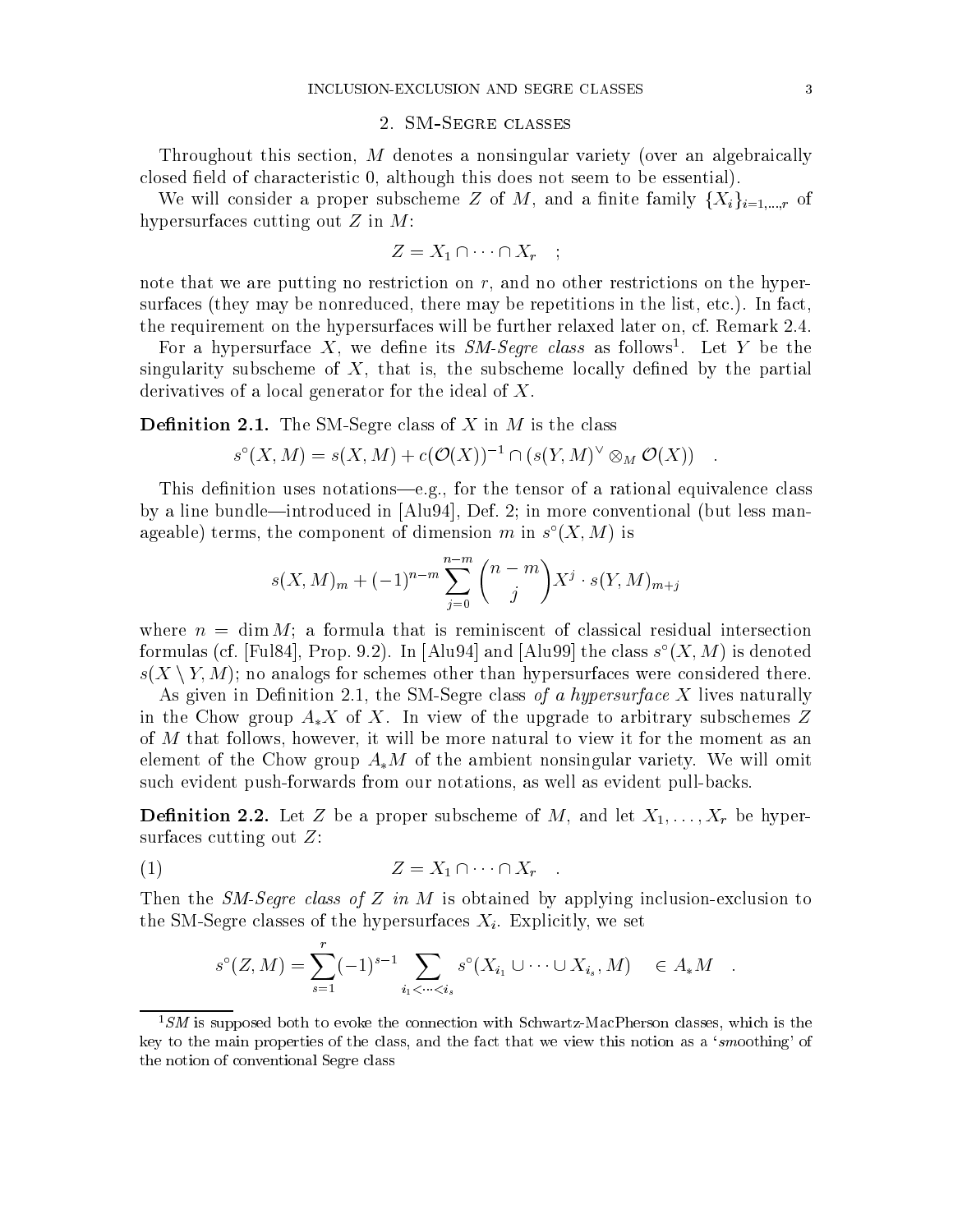#### 4 PAOLO ALUFFI

 $\ell_1$  is the hypersurface whose ideal is the ideal is the ideal is the ideal is the ideal is the ideal is the ideal is the ideal is the ideal is the ideal is the ideal is the ideal is the ideal is the ideal is the ideal  $\begin{array}{ccc} \textit{i} & \textit{j} & \textit{i} & \textit{k} \textit{s} & \textit{k} \ \textit{i} & \textit{k} & \textit{k} & \textit{k} \ \textit{i} & \textit{k} & \textit{k} & \textit{k} \ \textit{i} & \textit{k} & \textit{k} & \textit{k} \ \textit{i} & \textit{k} & \textit{k} & \textit{k} \ \textit{i} & \textit{k} & \textit{k} & \textit{k} \ \textit{i} & \textit{k} & \textit{k} & \textit{k} \ \textit{i} & \textit{k} & \textit{k} & \textit{k} \ \textit{i} & \textit{k$ the class in  $A_{\ast}M$  at this stage, Theorem 3.1 will imply that it is the image of class naturally defined on  $Z$  itself; also cf. Remark 2.6.

The terminology *inclusion-exclusion* is adapted from the similar-looking formula for the number of elements in the intersection Z of r finite sets  $X_1, \ldots, X_r$ :

#Z = Xr (1)s1 <sup>X</sup> i1<<is #(Xi1 [ [ Xis ) ;

this is immediately proved by induction on  $r$ .

Concerning Definition 2.2, the reader should now expect a proof that  $s$  ( $Z, M$ ) does not depend on the specific choice of hypersurfaces cutting out  $Z$ . We isolate this and other properties of the definition in the following statement.

**Theorem 2.3.** 1. The definition of  $S$  ( $Z$ ,  $M$ ) is independent of the choices.

- 2. If  $\mathcal{L}_{red}$  is the support of  $\mathcal{L}$ , then s  $(\mathcal{L}, M) \equiv s \ (\mathcal{L}_{red}, M)$ .
- 3. If  $\Delta$  is nonsingular, then  $s(\mathcal{Z},M) \equiv s(\mathcal{Z},M) \equiv c(\mathcal{N}_{Z}M)^{-1} \sqcup |\mathcal{Z}|.$
- 4. If  $Z\, \subset\, M\, \subset\, M$  , where  $M$  is a nonsingular variety and  $M\, \subset\, M\,$  is a closed embedding, theory

$$
s^{\circ}(Z, M') = c(N_M M')^{-1} \cap s^{\circ}(Z, M) .
$$

- 5. If  $Z \subset U \subset M$ , where  $U \rightarrow M$  is an open embedding, then  $s^{\circ}(Z,U) =$  $\eta$  s  $(Z, M)$ .
- $6.$  More generative if  $p$  : M  $\rightarrow$  M is a smooth morphism,  $Z \, \subset\, M$  a subscheme, and  $\Delta = p^{-1}(Z)$  its inverse image, then s  $(Z, M) = p$  s  $(Z, M)$ .
- $\tau$ . The class  $s$  ( $Z$ ,  $M$ ) satisfies a full inclusion-exclusion principle, in the sense that  $i,j = 1; \ldots; 2n$  are subscribing of M such that  $\sum_{i=1}^{n} a_i$  , then

$$
s^{\circ}(Z,M) = \sum_{s=1}^{r} (-1)^{s-1} \sum_{i_1 < \dots < i_s} s^{\circ}(Z_{i_1} \cup \dots \cup Z_{i_s},M) ,
$$

where  $Z_{i1}$  is  $Z_{i1}$  is the substitution of  $Y_{i2}$  is the matrix of the product of the product of the product of the product of the product of the product of the product of the product of the product of the product o :::::: $\, -j\, -i_1\, ,\, \ldots\, ;\, -i_s\, .$ 

We are separating these statements from their Ursprung, which is Theorem 3.1 below, in the attempt to highlight them independently of our technical bias. Theorem 2.3 will follow from Theorem 3.1, but we strongly feel that these statements are of substantial independent interest, and call for a straightforward intersection-theoretic proof; with the exclusion of parts 5.-7., which are formal exercises (left to the reader), we do not know such a proof.

We delay the (rather anticlimatic) proof of Theorem 2.3 until the next section. The rest of this section is taken by several comments meant to further highlight the content of the theorem.

Remark 2.4. By part 2., the equality (1) in Denition 2.2 need only hold set-theoretically. By the same token, we can in fact replace the unions  $\mathbf{r}$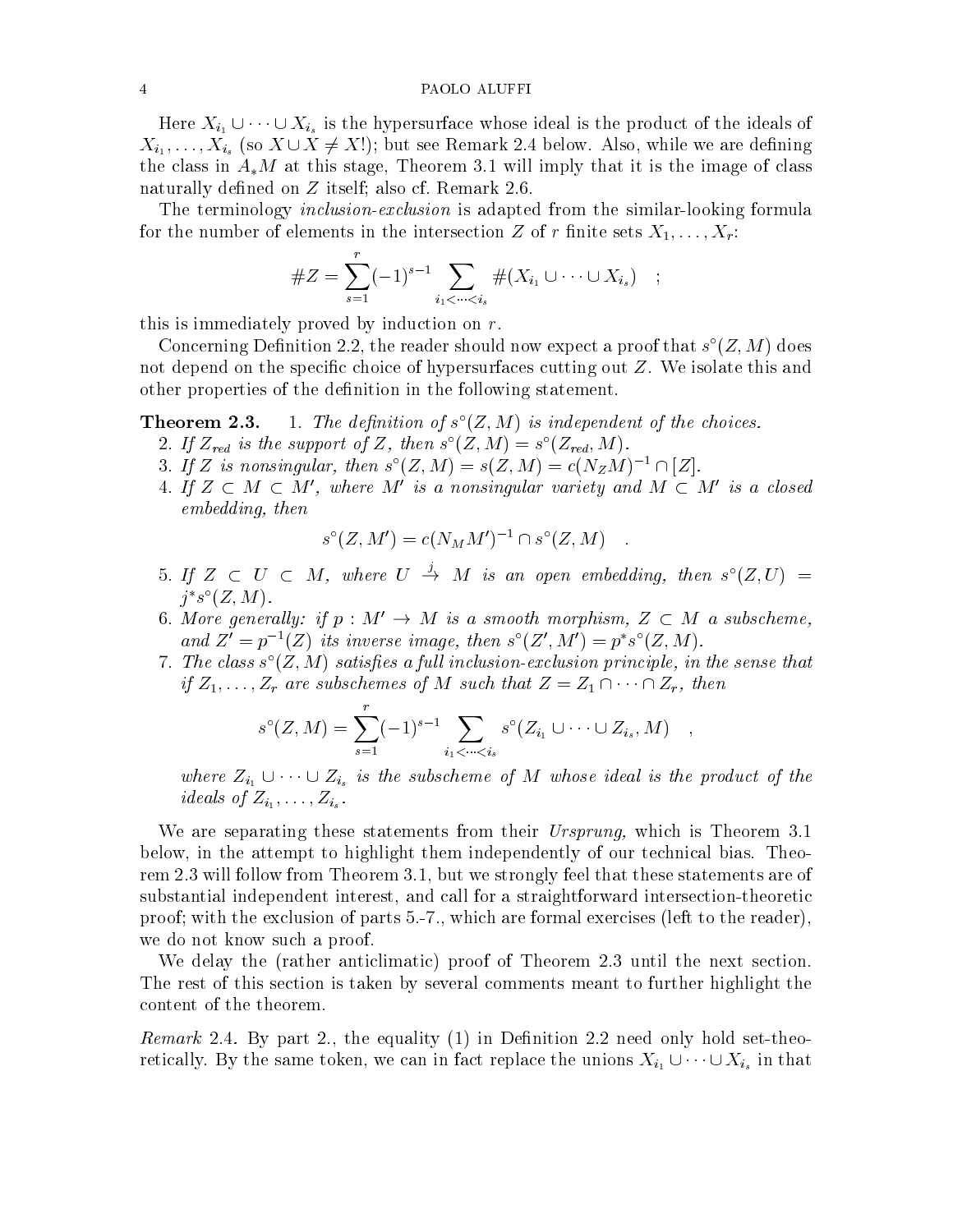denote unit  $\iota_1$  =  $\iota_3$  in part 7., by any other supported on  $\iota_1$  in the schemes supported on  $\iota_2$ such unions (for example, we could take the ideals defined by the *intersection* of the ideals, rather than their product, or take radicals throughout).  $\Box$ 

## Remark 2.5. In view of parts 5, and 4, it is consistent to define  $s_+(M,M)=|M|$ .  $\square$

Remark 2.6. The formulas in part 4. and 5., ruling the behavior of the SM-Segre class under different embeddings of  $Z$ , hold in precisely the same terms for the ordinary Segre class (this follows from [Ful84], Example  $4.2.6(a)$ ). In fact, part 4 suggests that  $s$  (Z, M) should be, up to a correction factor  $c(T \, M)$ , a class intrinsic to Z (and living in  $A_*Z$ ). This is precisely the case, as will follow from Theorem 3.1.  $\Box$ 

Remark 2.1. By part 5, and 5, if Z is reduced then the difference between  $s(\textbf{Z},M)$ and  $s(Z, M)$  is supported within the singular locus  $Z_s$  of Z. Indeed, letting  $U =$  $M \setminus Z_s$ , the classes  $s \setminus Z, M$  ) and  $s(Z, M)$  restrict (by part 5.) to the same (by part 5.) class in  $A_*U$ , so the difference comes from  $A_*Z_s$  by [Ful84], Proposition 1.8.  $\Box$ 

 $\bm{Remark}$  2.8. The behavior of studied smooth morphisms, prescribed by part 0., also matches the behavior of conventional Segre classes. In fact, for Segre classes the same behavior extends to the more general case of  $flat$  maps, by [Ful84], Proposition 4.2(b); this is not so for SM-Segre classes. Another key property of Segre classes, that is, birational invariance (cf. Proposition 4.2(a) in [Ful84]) also does not hold for SM-Segre classes.

On the other hand, by part 2. of Theorem 2.3, the stated equality for SM-Segre classes under smooth morphisms holds as soon as Z' equals  $p^{-1}(Z)$  set-theoretically; for the ordinary Segre class, this equality has to hold scheme-theoretically.  $\Box$ 

To give a sense of what might go into a 'direct argument' as envisioned above, here is a direct proof of a very particular case of the innocuous-looking part 3.

Proof. We will prove part 3. in the particular case in which Z is the complete intersection of two transversal nonsingular hypersurfaces  $X_1, X_2$ . In this case, Definition 2.1 gives

$$
s^{\circ}(X_1, M) = \frac{[X_1]}{1+X_1} \quad , \quad s^{\circ}(X_2, M) = \frac{[X_2]}{1+X_2}
$$

(where we employ the convenient shorthand  $\frac{1}{1+X} = [X] - [X^2] + [X^3] - \cdots = s(X, M)$ ). As for  $\alpha$   $\alpha$   $\alpha$   $\alpha$  is the singular vertex that  $\alpha$  is the singular subscheme of the singular of this interval hypersurface; hence

$$
s^{\circ}(X_1 \cup X_2, M) = \frac{[X_1 + X_2]}{1 + X_1 + X_2} + \frac{1}{1 + X_1 + X_2} (s(Z, M)^{\vee} \otimes \mathcal{O}(X_1 + X_2))
$$
  
= 
$$
\frac{[X_1 + X_2]}{1 + X_1 + X_2} + \frac{1}{1 + X_1 + X_2} \left( \frac{[X_1 X_2]}{(1 - X_1)(1 - X_2)} \otimes \mathcal{O}(X_1 + X_2) \right)
$$
  
= 
$$
\frac{[X_1 + X_2]}{1 + X_1 + X_2} + \frac{1}{1 + X_1 + X_2} \frac{[X_1 X_2]}{(1 + X_2)(1 + X_1)}
$$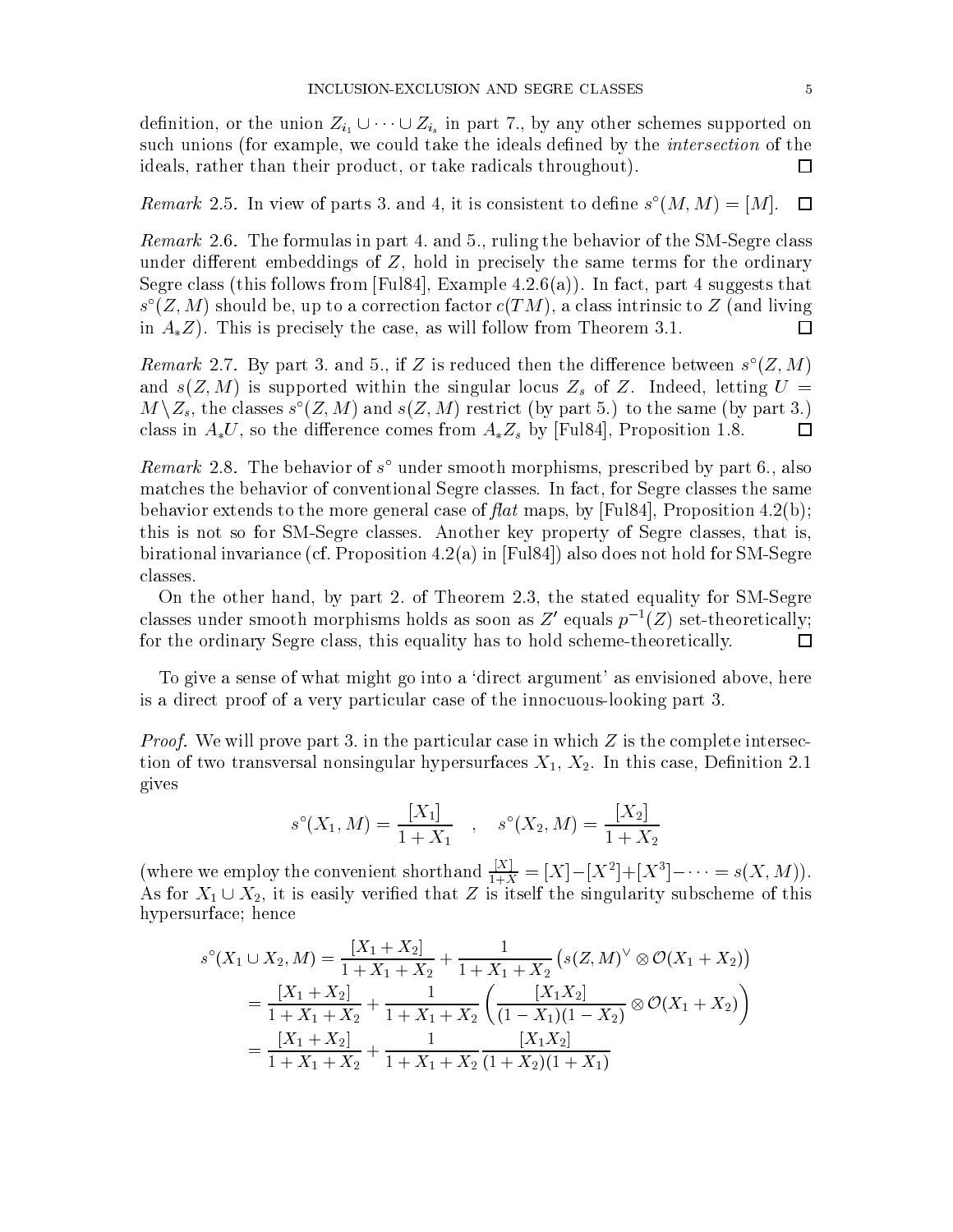where we have used Proposition 1 in  $\text{[Alu94]}$ . Thus, according to Definition 2.2:

$$
s^{\circ}(Z,M) = \frac{[X_1]}{1+X_1} + \frac{[X_2]}{1+X_2} - \left(\frac{[X_1+X_2]}{1+X_1+X_2} + \frac{1}{1+X_1+X_2}\frac{[X_1X_2]}{(1+X_2)(1+X_1)}\right)
$$
  
= 
$$
\frac{[X_1X_2]}{(1+X_1)(1+X_2)}
$$

by trivial formal manipulations. Since Z is the complete intersection of  $X_1$  and  $X_2$ , the right-hand-side is  $s(Z, M)$ , as prescribed by part 3 of Theorem 2.3.  $\Box$ 

The whole of Theorem 2.3, especially the crucial parts 1. and 2., ought to have a similarly direct explanation, but none is available to us at this time. For Theorem 2.3 to hold, drastic cancellations (of which the simplications occurring in the proof presented a moment ago must be the simplest instance) must be at work behind the scenes. This can be also be observed in any concrete computation of SM-Segre classes; we give two simple examples for illustration purposes.

*Example 2.9.* The curve G consisting of two lines meeting at a point in  $\mathbb{F}^2$  can be realized as the intersection of a nonsingular quadric  $Q$  and a tangent plane  $H$ . Applying the definition of SM-Segre classes (noting that  $Y = \emptyset$  for a nonsingular hypersurface) gives

$$
s^{\circ}(H, \mathbb{P}^{3}) = s(H, \mathbb{P}^{3}) = [\mathbb{P}^{2}] - [\mathbb{P}^{1}] + [\mathbb{P}^{0}]
$$
  

$$
s^{\circ}(Q, \mathbb{P}^{3}) = s(Q, \mathbb{P}^{3}) = 2[\mathbb{P}^{2}] - 4[\mathbb{P}^{1}] + 8[\mathbb{P}^{0}] .
$$

The singularity subscription is the two lines, with an embedded  $\mathbf{r}$  and two lines, with an embedded density of the two lines, with an embedded density of the two lines, with an embedded density of the two lines, with point at the intersection point. A blow-up computation gives

$$
s(Y,\mathbb{P}^3) = 2[\mathbb{P}^1] - 5[\mathbb{P}^0]
$$

yielding, according to Definition 2.1,

$$
s^{\circ}(H \cup Q, \mathbb{P}^{3}) = 3[\mathbb{P}]^{2} - 7[\mathbb{P}]^{1} + 14[\mathbb{P}^{0}] .
$$

Thus (Definition  $2.2$ ):

$$
s^{\circ}(C, \mathbb{P}^{3}) = ([\mathbb{P}^{2}] - [\mathbb{P}^{1}] + [\mathbb{P}^{0}]) + (2[\mathbb{P}^{2}] - 4[\mathbb{P}^{1}] + 8[\mathbb{P}^{0}]) - (3[\mathbb{P}]^{2} - 7[\mathbb{P}]^{1} + 14[\mathbb{P}^{0}])
$$
  
= 2[\mathbb{P}^{1}] - 5[\mathbb{P}^{1}] .

On the other hand,  $\bigcirc$  is itself a hypersurface, in  $M^+ = \mathbb{P}^1$ , with singularity subscheme a point. By Definition 2.1,

$$
s^{\circ}(C, \mathbb{P}^2) = \frac{[C]}{1+C} + [\mathbb{P}^0] = 2[\mathbb{P}^1] - 3[\mathbb{P}^0] .
$$

As prescribed by part 4. of Theorem 2.3,

$$
s^{\circ}(C,\mathbb{P}^3) = c(N_{\mathbb{P}^2}\mathbb{P}^3)^{-1} \cap s^{\circ}(C,\mathbb{P}^2) .
$$

*Example 2.*10. Now let  $C$  be the subscheme defined by the homogeneous ideal (xy, x<sup>-</sup>) in F ; that is, a line with an embedded point. Thus, C is the intersection of  $\Lambda_1$  and  $X_2$ , where  $X_1$  is a union of two lines, and  $X_2$  is the double line with ideal  $(x^2)$ . By Example 2.9 we have

$$
s^{\circ}(X_1, \mathbb{P}^2) = 2[\mathbb{P}^1] - 3[\mathbb{P}^0] .
$$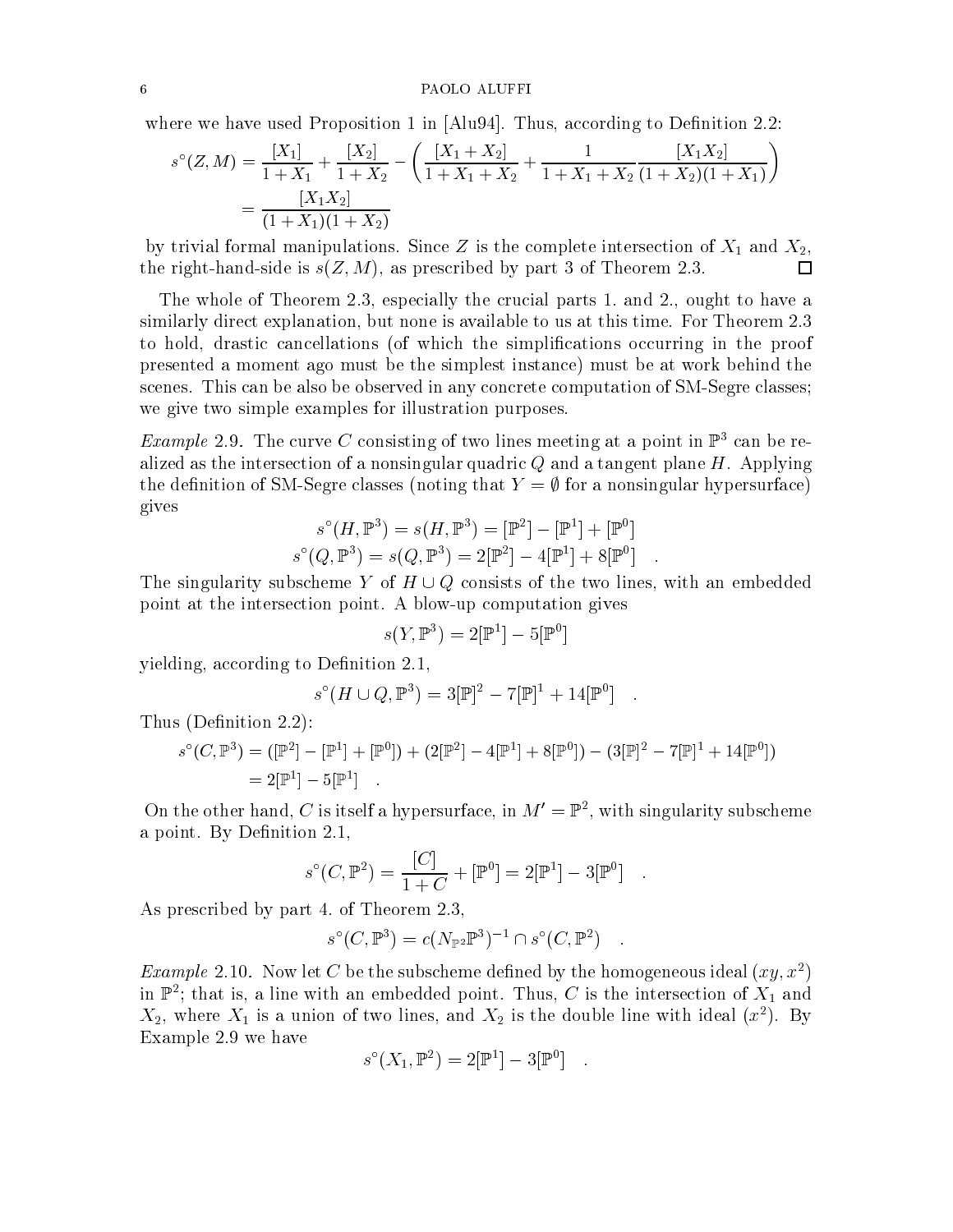The singularity subscheme of  $X_2$  consists of a (single) line, so Definition 2.1 gives

$$
s^{\circ}(X_2, \mathbb{P}^2) = \frac{[X_2]}{1+X_2} + \frac{1}{1+X_2} ((s(\mathbb{P}^1, \mathbb{P}^2)^{\vee} \otimes_{\mathbb{P}^2} \mathcal{O}(X_2))
$$
  
= 2[\mathbb{P}^1] - 4[\mathbb{P}^0] - ([\mathbb{P}^1] - 3[\mathbb{P}^0]) = [\mathbb{P}^1] - [\mathbb{P}^0] .

Next,  $X_1 \cup X_2$  has ideal  $(x^3y)$ , hence its singularity subscheme has ideal  $(x^2y, x^3)$ . Computing (conventional) Segre classes and using again Definition 2.1 gives

$$
s^{\circ}(X_1 \cup X_2, \mathbb{P}^2) = 2[\mathbb{P}^1] - 3[\mathbb{P}^0] .
$$

Thus

$$
s^{\circ}(C, \mathbb{P}^2) = (2[\mathbb{P}^1] - 3[\mathbb{P}^0]) + ([\mathbb{P}^1] - [\mathbb{P}^0]) - (2[\mathbb{P}^1] - 3[\mathbb{P}^0]) = [\mathbb{P}^1] - [\mathbb{P}^0]
$$

This is in agreement with parts 2, and 3, of Theorem 2.3: the support of  $C$  is F<sub>1</sub>, hence

$$
s^{\circ}(C, \mathbb{P}^2) = s^{\circ}(\mathbb{P}^1, \mathbb{P}^2) = s(\mathbb{P}^1, \mathbb{P}^2) = [\mathbb{P}^1] - [\mathbb{P}^0]
$$

as obtained `by hand'.

## 3. The proof, and comments about Milnor classes

Theorem 2.3 can be proved rather indirectly, by applying one previous result and a piece of a well-established theory. Once more, our goal in this article is really to suggest that Theorem 2.3 ought to have a direct proof in terms of the theory of Segre classes, and that finding this argument would tell us something very interesting about Segre classes. Our proof does not shed much light in this direction.

We denote by  $c_{SM}$  the *Chern-Schwartz-MacPherson* class, cf. [Mac74] (and [Ken90] for a treatment over an arbitrary algebraically closed field of characteristic 0).

**Theorem 3.1.** Let  $Z$  be a subscheme of a nonsingular variety  $M$ . Then

$$
c_{\text{SM}}(Z_{\text{red}}) = c(TM) \cap s^{\circ}(Z, M) \quad .
$$

Proof. The Chern-Schwartz-MacPherson class satises inclusion-exclusion. Indeed, if

$$
Z = X_1 \cup \cdots \cup X_n ,
$$

then one easily checks that

$$
1\!\!1_Z = \sum_{s=1}^r (-1)^{s-1} \sum_{i_1 < \cdots < i_s} 1\!\!1_{X_{i_1} \cup \cdots \cup X_{i_s}} ,
$$

where  $1\!\!1_X$  denotes the constructible function which is 1 at points of X, and 0 outside of X; and note  $1\!\!1_X = 1\!\!1_{X_{\rm red}}$  trivially. Applying MacPherson's natural transformation gives then  $\boldsymbol{r}$ 

$$
c_{\rm SM}(Z_{\rm red}) = \sum_{s=1}^r (-1)^{s-1} \sum_{i_1 < \cdots < i_s} c_{\rm SM}((X_{i_1} \cup \cdots \cup X_{i_s})_{\rm red})
$$

in  $A_{*}M$ . This observation reduces the statement of the theorem to the case in which Z is a hypersurface in a nonsingular variety, which is shown in [Alu99] (Theorem I.1 and Corollary II.2). $\Box$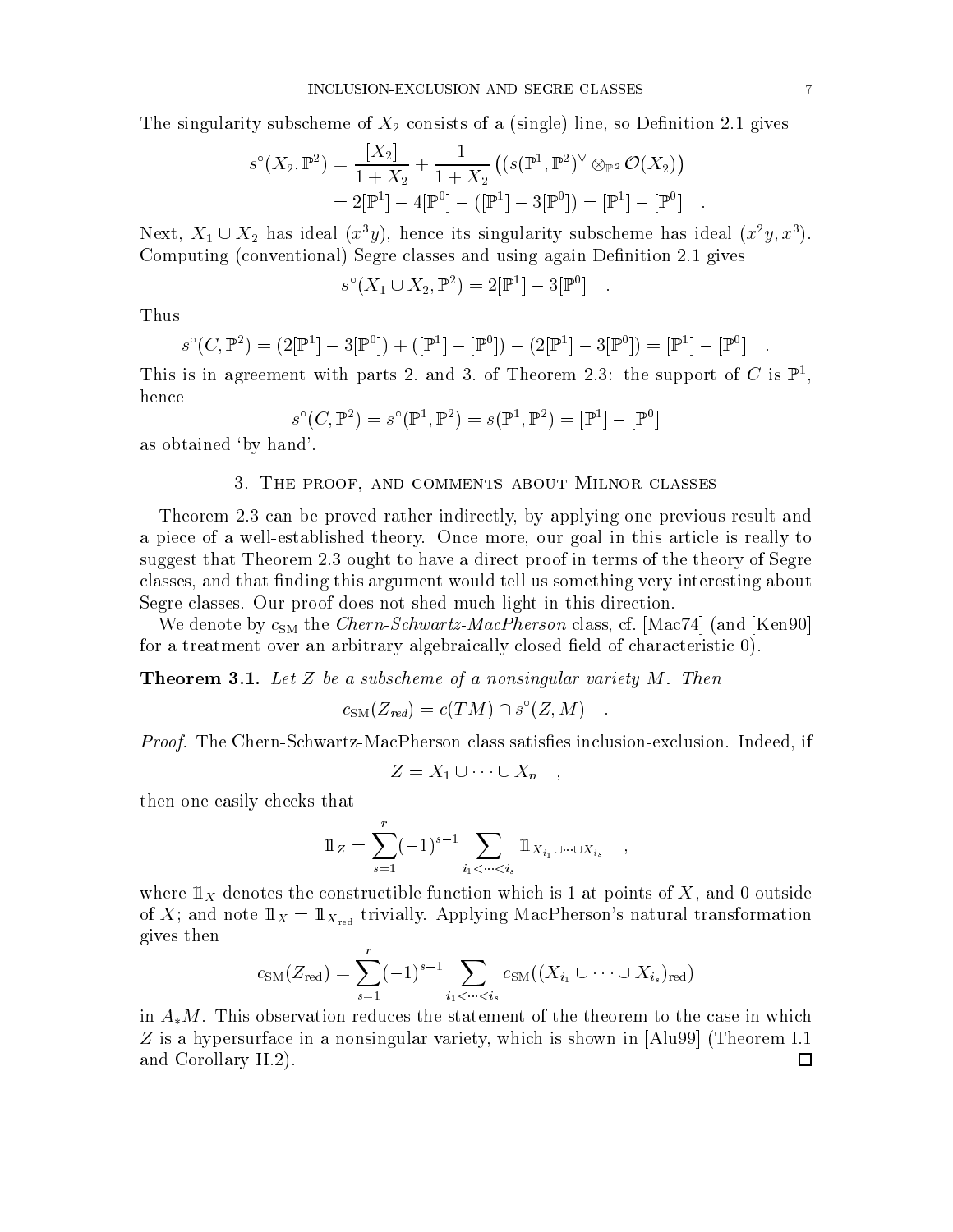#### PAOLO ALUFFI

Theorem 2.3 follows immediately as a corollary; the details are left to the reader.

We also note that since  $s'(Z, M) \equiv c(T/M)$  1  $\log_M(Z_{\text{red}})$ , it follows that  $s'(Z, M)$  is naturally the image of a class in  $A$ <sub>\*</sub> $Z$ , although this is far from clear from Definition 2.2 (cf. Remark 2.6).

We end with comments regarding the so-called *Milnor class* of a scheme.

Theorem 3.1 writes the Chern-Schwartz-MacPherson class in a way that the informed reader will recognize immediately as a companion to the definition of an intrinsic class given by William Fulton (cf.  $[Full84]$ , 4.2.6 for the definition of this class and of a kindred notion, the Fulton-Johnson class): if  $Z$  is a subscheme of a nonsingular variety  $M$ , Fulton's class is defined by

$$
c_F(Z) = c(TM) \cap s(Z, M) .
$$

According to several authors, but with slightly different conventions of sign and context, the *Milnor class* measures the difference between the Chern-Schwartz-MacPherson class of a variety and other classes such as Fulton's or Fulton-Johnson's. Determining this discrepancy has been identied as a Verdier-Riemann-Roch type problem, cf. [Yok99]. The hypersurface case is rather well understood, cf. [PP01]; complete intersections are treated in [BLSS99] and in the recent [Sch].

Our viewpoint on the problem is perhaps a little different from the one taken by these authors. For us, the Milnor class of  $Z$  should be measured by a Segre-class type of invariant defined on the singularity subscheme of  $Z$ ; in fact our motivation in pursuing any such formula is precisely to learn something new about Segre classes. In this sense, the problem seems wide open for anything but hypersurfaces.

In the context of the present article, the relevant remark is the following consequence of Theorem 3.1: the Milnor class of a reduced scheme Z embedded in a nonsingular variety  $M$  is (up to sign)

$$
c(TM) \cap m(Z, M) \quad ,
$$

where

$$
m(Z, M) := s^{\circ}(Z, M) - s(Z, M) \quad .
$$

Note that the class  $m(Z, M)$  is localized on the singularities of Z (see Remark 2.7).

From our perspective, the main problem in the study of Milnor classes is the explicit determination of  $m(Z, M)$  in terms of conventional intersection-theoretic operations.

 $E$  we write  $y$  is a finite  $x$  is a subscription singularity subscription of  $y$  , then  $Y$ 

$$
m(X, M) = c(\mathcal{O}(X))^{-1} \cap (s(Y, M)^{\vee} \otimes_M \mathcal{O}(X)) \quad .
$$

This formula, now incorporated in the definition of  $s$  , is the main result of  $[A_1]$ ube and [Alu99]. Similarly explicit formulas for  $m(Z, M)$  for more general Z, in terms of Chern/Segre-class type invariants of the singularity subscheme of  $Z$ , would be highly desirable. To our knowledge, it is not even known whether  $m(Z, M)$ —and hence the Milnor class of Z—is determined by the singularity subscheme of Z, even when Z is  $a$  complete intersection of counteriston  $\omega$ .